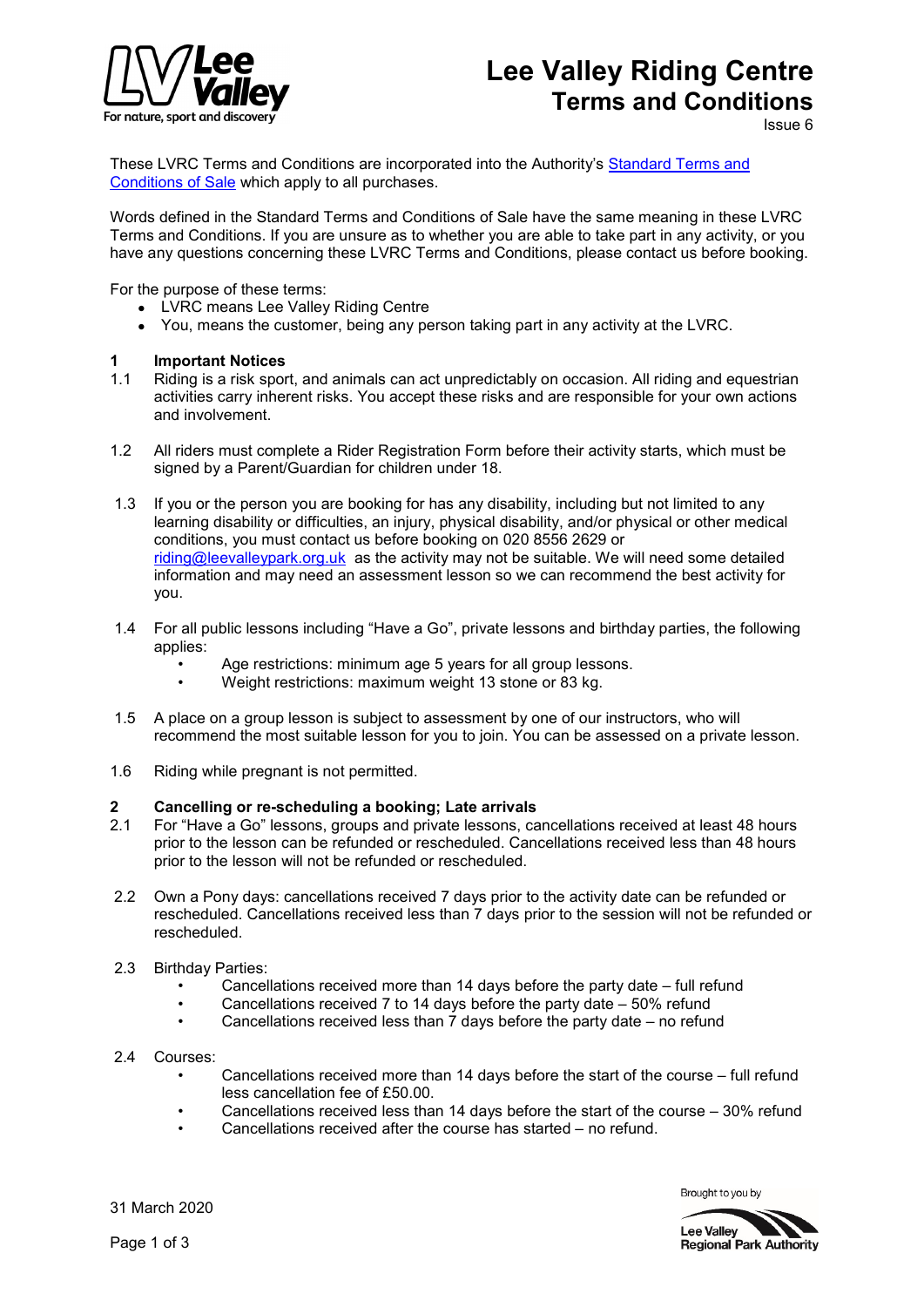

# **Lee Valley Riding Centre Terms and Conditions**

Issue 6

2.5 Late arrivals will not be admitted to any "Have a Go" sessions. We will not refund or reschedule activities missed due to lateness. Late arrivals are not permitted to join any Have a Go lesson.

# **3** Site Rules<br>3.1 A Rider Rea

- 3.1 A Rider Registration Form must be submitted for all participants before the activity can take place. (The form is available on our website and at reception). If this form is not submitted the booking will be cancelled and the cancellation clause 6 of these terms and conditions will apply.
- 3.2 Smoking: smoking, including e-cigarettes, is not permitted anywhere on the premises except the car park.
- 3.3 Do not feed the horses: it can be bad for their health and can make them nip.
- 3.4 Dogs: are welcome but must be kept under control and on a lead at all times.
- 3.5 Bicycles, skates, scooters, etc. are not permitted into the premises; prams and pushchairs must not be taken into the covered stable yard.
- 3.6 No ball games, running or shouting, picnic blankets or balloons.
- 3.7 All safety instructions given by staff must be obeyed.
- 3.8 Photography is permitted at LVRC subject to the following conditions:
	- No flash photography
	- No photography in reception area, changing rooms or toilets<br>• No photography when requested by a member of staff
	- No photography when requested by a member of staff
	- Videoing riding lessons is prohibited. Please respect our staff and do not video them at work.
- 3.9 You are aware others are permitted to take photographs on the premises where you or your child may be riding.

#### **4 Children and Young People**

- 4.1 The riding centre is a working yard with large animals and machinery, and is not a suitable place for unsupervised children. Visitors are welcome to look around the centre, but children under the age of 16 who are not directly supervised by a responsible adult are not allowed into the Riding Centre.
- 4.2 Children participating in an activity:
	- Children aged under 8 years their parent or responsible adult must remain on site for the duration of their activity.
	- Children aged between 8 and 15 years their parent or responsible adult need not be on site for the duration of the activity but must either be present to supervise the child immediately before and after, or ensure that their child arrives not more than 15 minutes before their activity and leaves immediately afterwards, as children are not supervised by riding centre staff before or after their activity.
- 4.3 Children found here unaccompanied will be asked to wait in Reception while their parent or guardian is contacted to collect them

#### **5 Clothing**

- 5.1 Long, loose fitting / stretchy trousers or jodhpurs; top with sleeves; strong shoes or boots with a small block heel - no footwear with flat soles.
- 5.2 Hard hats must be worn when riding at the Centre and by anyone under 18 years of age when handling horses and ponies. Riding hats must meet the current British Horse Society (BHS)

Brought to you by



31 March 2020

Page 2 of 3